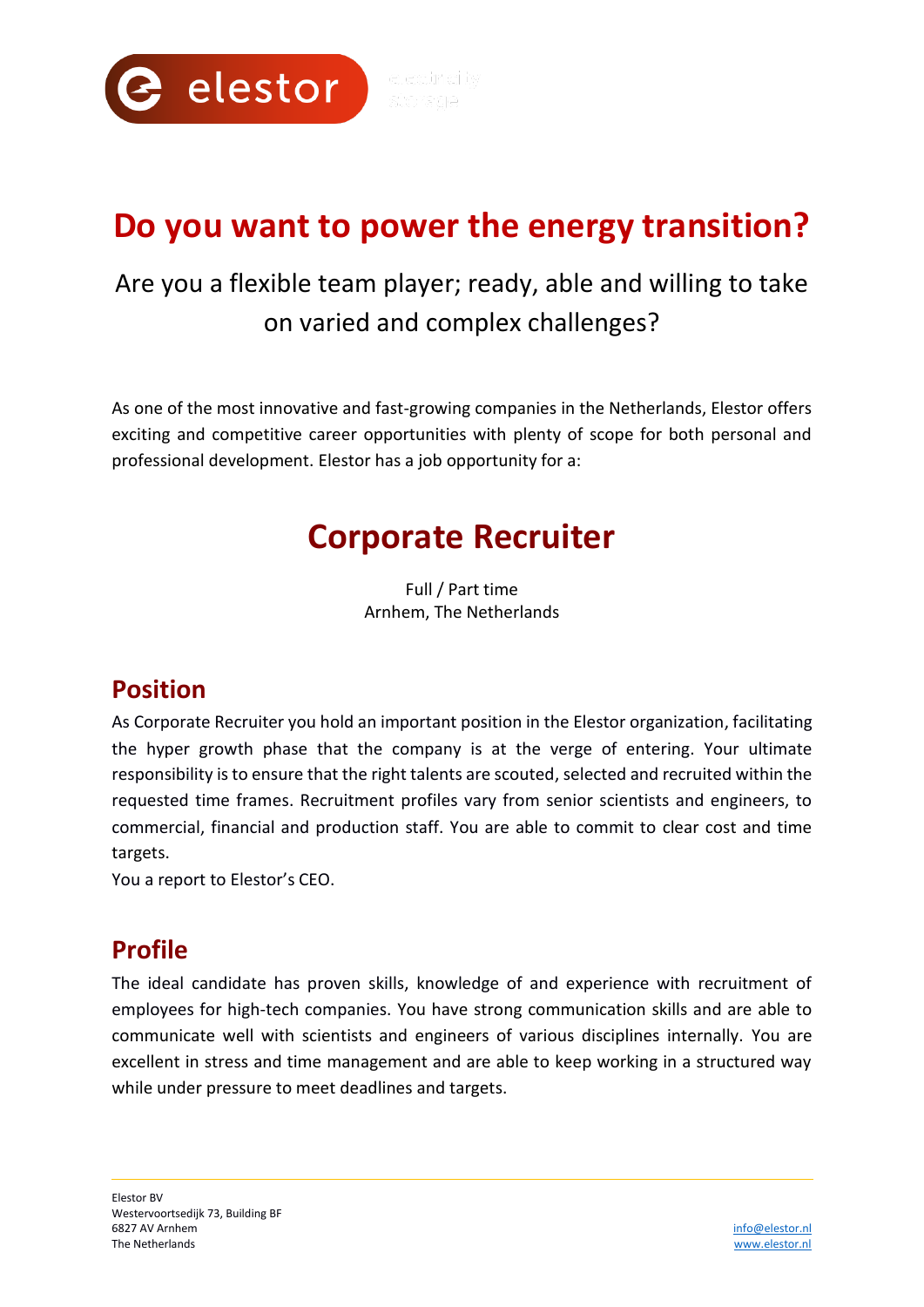

#### **Tasks and responsibilities**

- Define and implement the overall recruiting strategy
- Implement recruiting structures based on a Human Resource Information Systems (HRIS) or a Human Resource Management Systems (HRMS)
- Develop job descriptions and specifications, and prepare the corresponding documents
- Prepare recruitment materials and communicate these through the appropriate channels
- Screen candidates' job applications, motivational letters and resumes
- Conduct interviews using various recruiting and selection tools to filter candidates
- Assess applicants' relevant knowledge, (soft) skills, experience and aptitudes
- Provide reports to the Elestor Board
- Act as a point of contact and build relationships during the selection process
- Promote and confirm company's reputation as "best place to work"

#### **Education, skills and experience**

- MSc/BSc in Human Resources Management
- At minimum 5 years of proven work experience in a similar position
- A good and broad technical understanding
- Ability to conduct different types of interviews (competency-based, stress etc)
- Experience with various selection processes and reference checks
- Ability to organize skills assessment
- Familiarity with HR databases like Applicant Tracking Systems (ATS) or Candidate Management Systems (CMS)
- Excellent communication and interpersonal skills
- Strong decision-making skills
- Fluent in written and spoken English
- Experience with working in an international company
- An entrepreneurial mindset

### **Our offer**

Elestor offers an open, action-oriented and exciting working environment in a diverse and international team of highly skilled professionals. We have a flat management structure and offer many opportunities to excel and grow for the right candidates. Terms of employment are competitive and include participation in a Stock Appreciation Right (SARs) program.